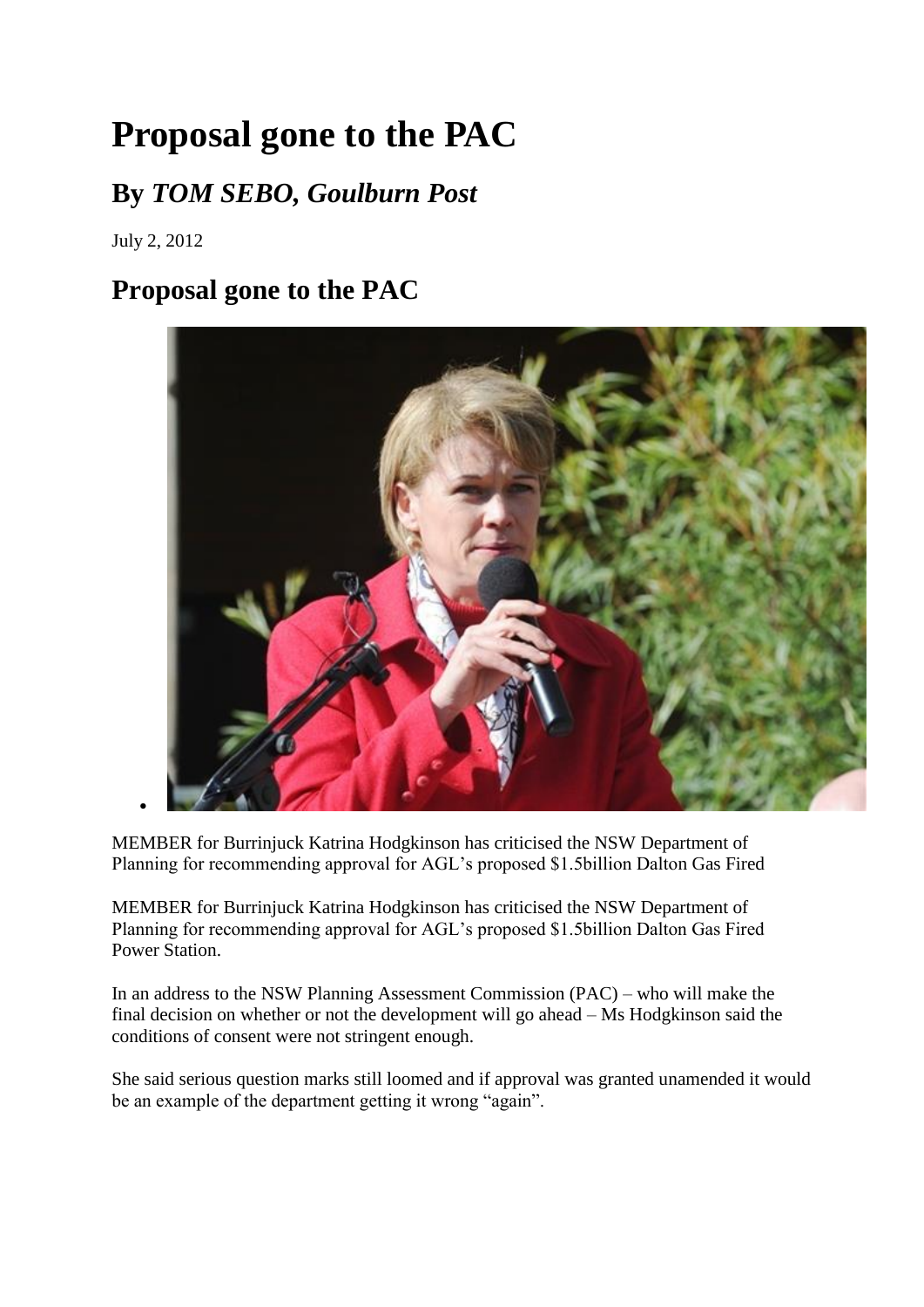When the PAC held a public consultation meeting in Gunning on Thursday, Minister Hodgkinson told representatives she had done an immense amount of research into the state's existing gas fired power stations and that the results were not glowing.

"The information I have obtained leads me to the conclusion if this project is approved in its current form there will be little, if any, protection for the community if it eventuates that the Department of Planning and Infrastructure has got it wrong, again," she said.

"The reality of life is that once this project is constructed it will be used. It is very important that the PAC make the right decision for the right reasons. If you approve this proposal then it is incumbent on you to make sure the development consent conditions will not have a severe adverse effect on the local community."

There are five gas turbine power stations in the state and the most comparable to AGL's, Uranquinty Gas Fired Power Station, has never been able to meet the noise restrictions set by the State Government, despite what the company said during the application process.

According to Minister Hodgkinson, the proponents, Origin Energy, reportedly paid millions of dollars in litigation to the plant's neighbours and forced up to 10 families to leave their properties.

"The only major difference between Uranquinty and Dalton is that the township of Uranquinty is located 2.4km from the power station whilst the centre of the village of Dalton is 4km removed from the proposed site," she said.

"I note there will be some additional attenuation of noise due to the increased distance, but this will vary significantly with different atmospheric conditions.

"The Director-General's MPA for Dalton, page 23, states: 'A number of submissions cited the example of the Uranquinty power station where the actual operating noise is well above predicted noise levels and expressed concern that the same situation could arise with the Dalton Power Project'. "Having acknowledged these concerns, the Department of Planning makes no further mention of Uranquinty in the rest of the 73 page document. This concerns me.

"The Department of Planning recommended the approval of Uranquinty stating that it would meet the requirements of the New South Wales Industrial Noise Policy. It is obvious they got it wrong then.

"The Department of Planning is making the same statement here, and even though they note the Uranquinty experience, the omission of any further mention of Uranquinty from the MPA rings serious alarm bells.

"People who choose to live in a country area do so in the knowledge that their lifestyle is a trade-off between positive and negative factors. Mobile phone reception is pretty crook, sometimes they don't have a dependable water supply - as everybody in Gunning and Dalton knows, the roads are not as good as those in the city, power failures are more frequent, and you have further to travel to get to the doctor, shops and hospitals.